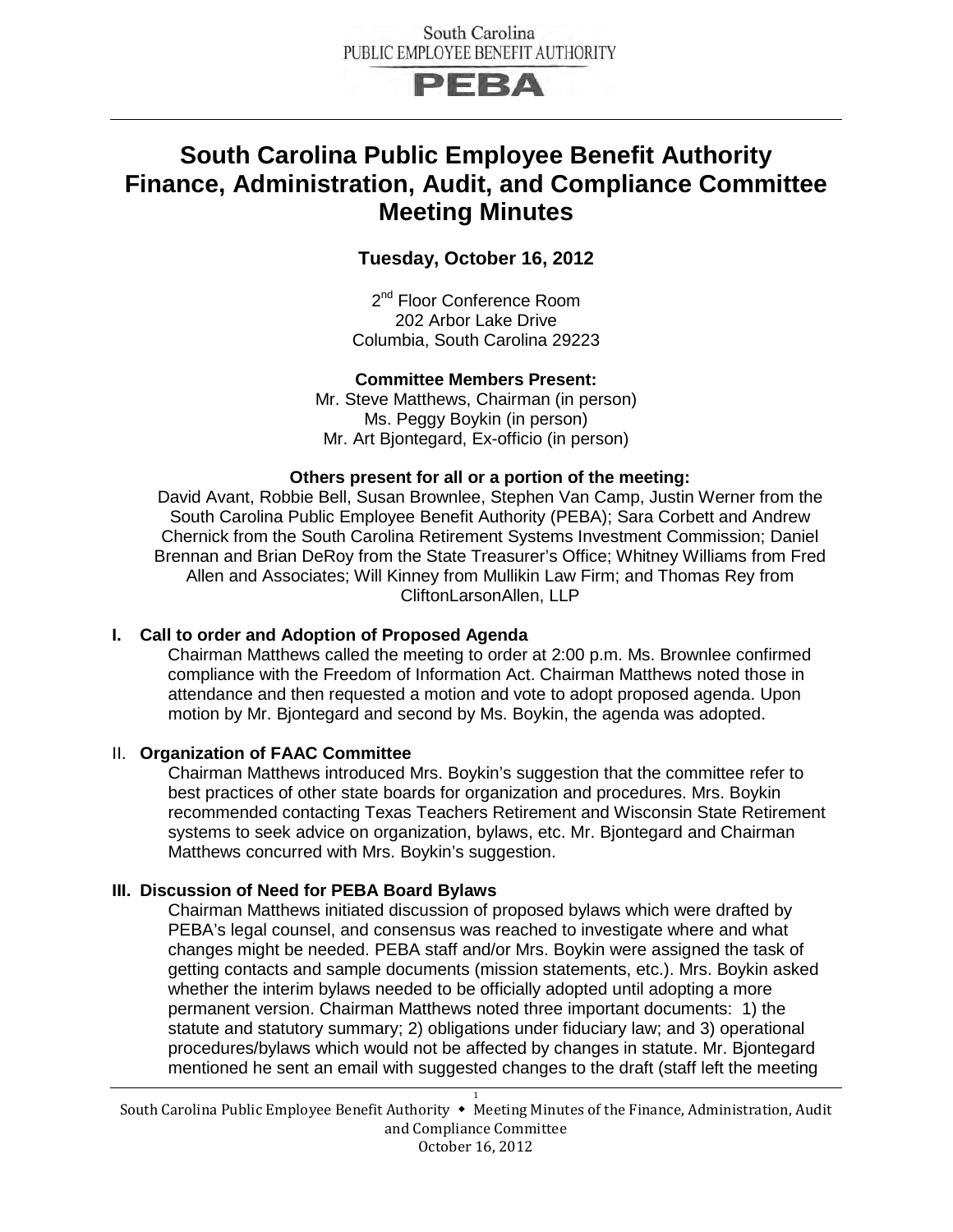

room to retrieve a copy). There was brief discussion about making the Vice Chair position Chair-Elect, but this was abandoned, given that all terms will expire at the same time. Mr. Bjontegard asked that, if a board member is sued, would personally-incurred expenses be reimbursed from PEBA. Mr. Van Camp agreed to research the matter.

#### **IV. Committee Procedures on Audit, Budget, and Financial Statements**

Mr. Van Camp introduced Mr. Thomas Rey, of CliftonLarsonAllen, LLP. Upon question from Chairman Matthews, Mr. Rey confirmed the State Auditor's Office commissioned his services. Mr. Rey distinguished a fiduciary audit from a financial audit. He also confirmed for the committee that Generally Accepted Government Audit Standards (GAGAS) is the standard used for governmental audits. Chairman Matthews then asked several questions related to the procedures for developing and approving an operational budget. Mr. Van Camp, Ms. Nichols and Ms. Rumfelt explained this process, noting the difference between the operational budget and the financial statements and that each financial statement component (insurance and retirement) has its own auditor. Mr. Rey explained that, if there would be a consolidated statement, the auditors would have to work together or one auditor would have to learn the other's work. Chairman Matthews asked whether there is a single preferred way. Mr. Rey explained, yes, most of the time, there is a single auditor for both sides. Mr. Bjontegard asked whether it is typical to use different auditors. Mr. Rey repeated that there is usually a single auditor. Upon question by Chairman Matthews, Mr. Rey confirmed an audit is not complete without its letter of representation. There was a brief discussion about issuing a letter of representation for investments without the authority/control over them. Mr. Rey confirmed that, without the controls, South Carolina's alternative investments were audited separately; they are higher risk. Mr. Rey explained that 90% of the alternative investment dollars and close to 100% of those managers were tested, which is a good baseline. Mr. Rey explained that most of South Carolina's alternative investments are audited annually by large, reputable firms, and the annual evaluations are their opinion as to the reasonableness of the managers' valuations. Mr. Rey explained more details of the valuation process, noting they are recorded at net asset value. Mr. Bjontegard asked how to ensure against performance bias from private managers to increase their fees, and Mr. Rey responded that they tend to be conservative. Mr. Bjontegard also expressed concern with private equity fund managers reporting their own performance numbers. Ms. Nichols presented Mr. Bjontegard with a list of all managers, who audited them and their opinions. Mr. Rey explained the process of testing private owned companies and that the Investment Commissions should be working with managers when anomalies occur. Upon question by Chairman Matthews, Mr. Rey confirmed it is PEBA's responsibility, not the Investment Commission's, to sign the representation letter and to be comfortable with what the Investment Commission is doing, which is still in development. Mr. Rey further explained that assessment of internal controls is a way to gauge how much testing is needed. Mr. Rey confirmed that, going forward, he can provide a management letter to the PEBA Board as to any deficiencies and/or best practices. Chairman Matthews asked where the PEBA Board can go for guidance to ensure PEBA staff knows and understands what is happening at the Investment Commission. Mr. Rey briefly explained how managers take their fees. Mr. Rey explained that most boards he works with have an investment committee with investment knowledge and/or training. He further explained the Investment Commission needs in-house expertise with the different types of assets, and the PEBA Board should have a basic understanding and be involved, in some way,

South Carolina Public Employee Benefit Authority  $\stackrel{\text{2}}{\bullet}$  Meeting Minutes of the Finance, Administration, Audit and Compliance Committee October 16, 2012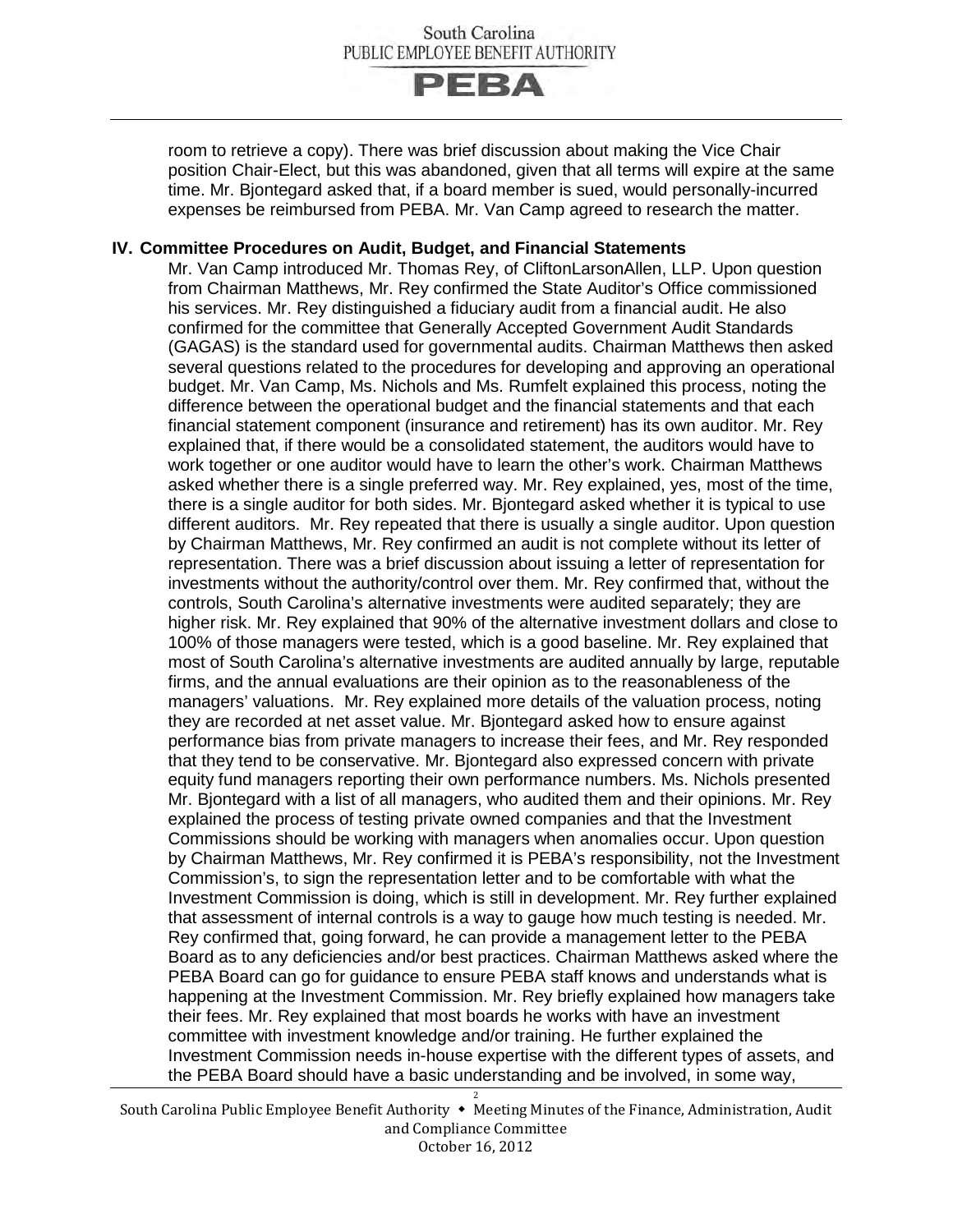

when hiring managers, and comfortable with initial and ongoing due diligence reports from the Investment Commission. David Avant noted that the Executive Director of PEBA now serves as a liaison on the Investment Commission, as an ex-officio member. There being no further questions, Chairman Matthews thanked Mr. Rey for his time and expertise.

Staff distributed a copy of Mr. Bjontegard's email regarding the draft. Mr. Bjontegard reviewed his suggestions for inclusions to the bylaws and operations. Meeting attendance was discussed briefly. Chairman Matthews asked whether the Board is statutorily permitted to sub-delegate duties, and Mr. Van Camp said he would investigate. Ms. Boykin suggested specifying responsibilities of a vice-chair. There was brief discussion about the Board's role and process with respect to the Agency Head Salary Commission.

Chairman Matthews recommended preparing a statement of procedures for the FAAC committee and any potential audit committee. Mrs. Sarah Corbett from the Investment Commission introduced herself and confirmed that they engaged Deloit and Touche to advise on due diligence issues. The commission recently adopted due diligence procedures and a checklist, which she will share with PEBA staff. She introduced Alan Chernick, Director of Audit and Compliance. Mrs. Corbett explained the Investment Commission will continue to revise and implement due diligence procedures and checklists in the coming months. Mrs. Corbett explained that she would be happy to take the suggestion back to Investment Commission management, that they sign the letters of representation going forward.

#### **V. Review of Draft PEBA Operational Budget**

Mr. Van Camp introduced Mrs. Karen Rumfelt. She reviewed the budget and explained it is a composite of the two operating expenses for Insurance and Retirement. Upon question by Chairman Matthews, Mrs. Rumfelt confirmed about 11 classified, administrative staff positions. Chairman Matthews asked, and Ms. Rumfelt confirmed the IT positions were not part of administration, but under Other Operating expenses. There are about 88 authorized classified positions, with 2 unclassified. Chairman Matthews asked about "other operating expenses." Mrs. Rumfelt explained that this includes IT personnel and equipment, consultants, actuaries, etc. Upon question by Mr. Bjontegard, Ms. Rumfelt explained the Adoption Assistance Program. There were additional questions on the classified positions, and Ms. Rumfelt agreed to provide the committee with additional details. Mr. Bjontegard asked the authorization trend for the operational budget, and Ms. Rumfelt and Mr. Van Camp explained that has been flat and that it went down at some point for the Insurance side and that it comes out of the trust funds; it is not appropriated. Mrs. Nichols explained operating funds are transferred quarterly. Upon motion by Mr. Bjontegard and seconded by Ms. Boykin, the committee approved unanimously to refer the draft operating budget to the PEBA Board with recommendation for approval.

#### **VI. Executive Session to Receive Legal Advice**

Chairman Matthews asked whether it was necessary to hold executive session, given the earlier discussion in the main board meeting, and it was generally agreed executive session was not necessary. Chairman Matthews requested a motion to amend the

South Carolina Public Employee Benefit Authority • Meeting Minutes of the Finance, Administration, Audit and Compliance Committee October 16, 2012